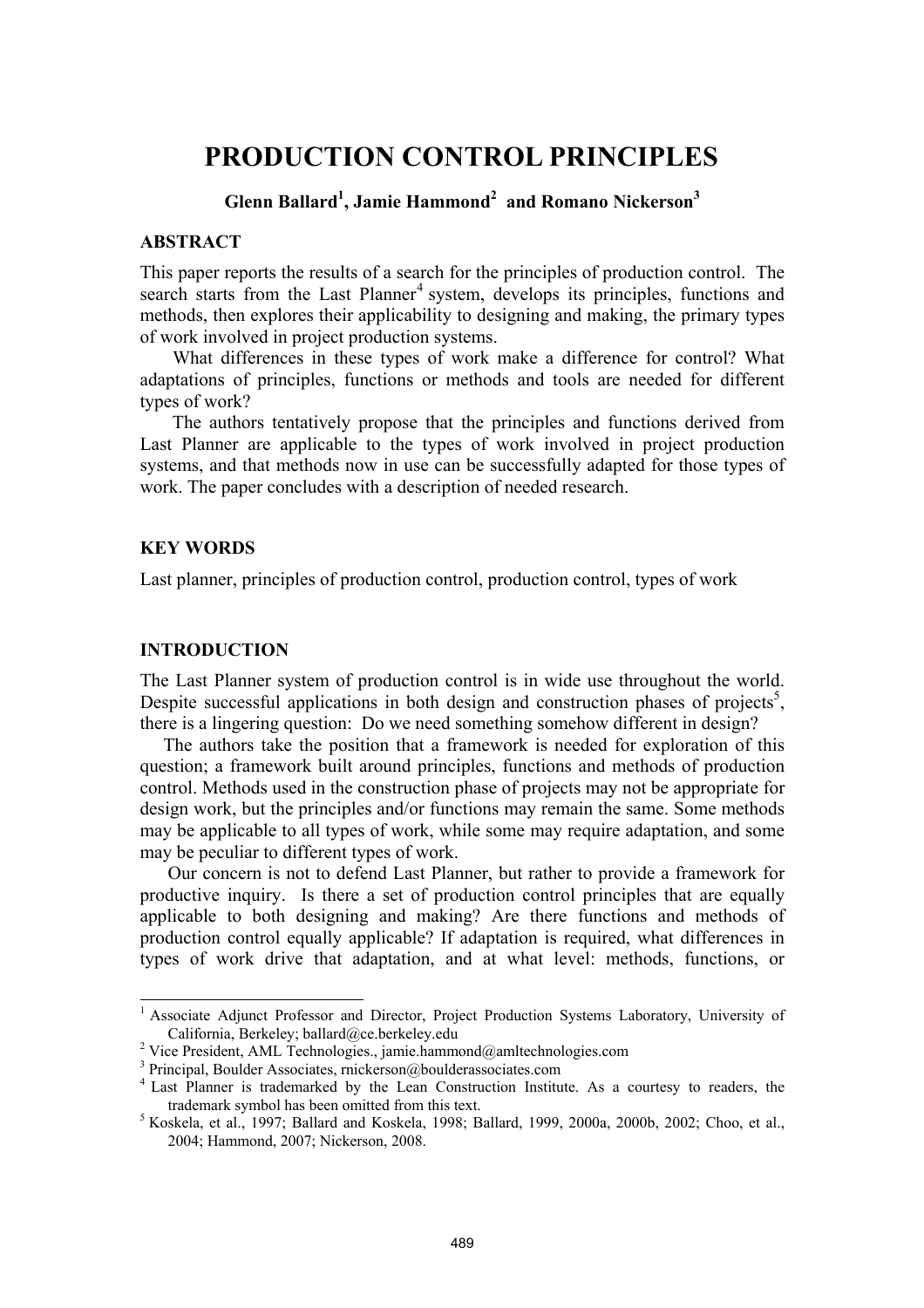principles? We start from Last Planner because it is currently the production control system in widest use in construction project management, relying on earlier arguments to the effect that traditional project controls are not production control systems at all (Ballard & Howell, 1998).

Our objective is not to settle a question, but to reframe an issue to enable research and progressive learning. Otherwise, there is a risk that champions of different approaches will settle for advocating 'brands' rather than developing theory and practice. Production control in design is an important issue. To move forward on this issue as a community of learners, we need a better framework than has previously been proposed. We hope to provide that framework in this paper.

In the sections that follow, we first describe the principles, functions and methods of production control that are currently associated with use of Last Planner. We then turn to the issue of types of work and what differences make a difference for production control. Two case studies are presented that illustrate successful application of the proposed principles of production control to designing, conclusions are drawn and recommendations for future research are proposed.

## **LAST PLANNER**

The Last Planner system of production control can be characterized in terms of the principles that guide thinking and action, the functions it enables to be performed, and the methods or tools used to apply those principles and perform those functions. These have not previously been published, but are arguably implicit in earlier publications.

## **PRINCIPLES**

- Plan in greater detail as you get closer to doing the work<sup>6</sup>.
- Produce plans collaboratively with those who will do the work.
- Reveal and remove constraints on planned tasks as a team.
- Make and secure reliable promises.
- Learn from breakdowns

## **FUNCTIONS**

l

- Collaborative planning
- Making Ready
	- o Constraints identification and removal
	- o Task breakdown
	- o Operations design

<sup>&</sup>lt;sup>6</sup> This first Last Planner principle should not be interpreted to prohibit producing a detailed master schedule at the beginning of a project. How else would one explore risks and alternative strategies and hence make a prudent decision if to pursue schedule milestones? Indeed, in the  $2<sup>nd</sup>$  case study below, the project team collaboratively produced a detailed master schedule. However, such a detailed master schedule will be wrong in exactly the way forecasts miss the mark the further into the future they extend, and the greater the level of detail they presume. The sense of the principle is, regardless of the level of detailed schedule previously produced, rethink the work plan and schedule, phase by phase, with those who will actually perform the work of each phase.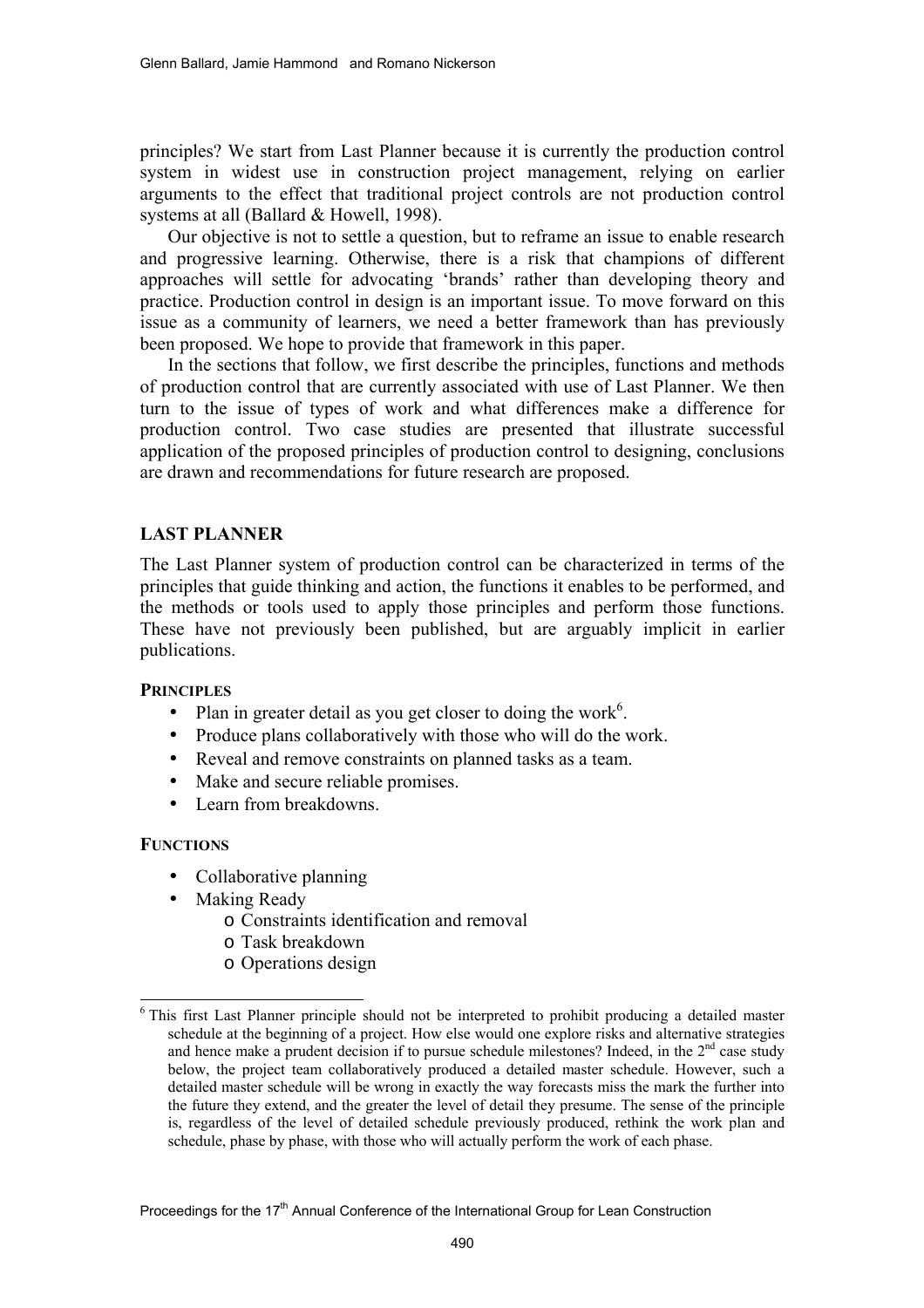- Releasing
- Committing
- Learning

## **METHODS AND TOOLS**

- Reverse phase scheduling (aka 'pull planning', 'pull scheduling', 'phase scheduling', stickies-on-a-wall)
- Constraints analysis; constraint logs; risk registers
- Task hierarchy: phase/process/operation/steps
- First run studies
- Daily huddles<sup>7</sup>
- Reliable promising
- **Metrics** 
	- o Percent plan complete
	- o Tasks made ready
	- o Tasks anticipated
- 5 Whys analysis

The principles are based on a number of different theories, including the theory of decision making under uncertainty (March, 1994) and the theory of speech acts (Searle, 1969), which is the basis for Fernando Flores' work $8$ . (Determining the theoretical foundations of Last Planner is an area of needed research that is only mentioned here).

Though originating in attempts to control production in construction projects, the functions align closely with the theory and practice of production control in manufacturing and in product development, especially with Toyota's Production System and Product Development System.

The methods and tools are naturally the most dynamic, as practice and experimentation reveal better ways of performing functions. Another factor is the increasing maturity and competence with production control on the part of industry practitioners, who become ready for more difficult and rewarding challenges; e.g., planning construction tasks to the day rather than the week, as was advocated in the earliest versions of Last Planner.

# **TYPES OF WORK**

l

We proposed above that construction projects involve two kinds of work: designing and making<sup>9</sup>. Making is primarily, though not exclusively, the processing of materials into products. 10 Designing covers a broad range, from conceptual design to the

<sup>&</sup>lt;sup>7</sup> Daily huddles were listed as one of the then-current innovations in Last Planner practice in Ballard  $\&$ Howell's "Last Planner Update" (2003), and is now in widespread use, in both design and construction, though not universally practiced.<br><sup>8</sup> Flores, 1982; Winograd & Flores, 1987; Spinosa, Flores & Dreyfus, 1997; Solomon & Flores, 2001.

<sup>&</sup>lt;sup>9</sup> It might reasonably be argued that the work in project definition—briefing, programming constitutes a third type of work alongside designing and making. 10 Material, information and resource flows must be designed and controlled to support product

production, whether those products are essentially material or information.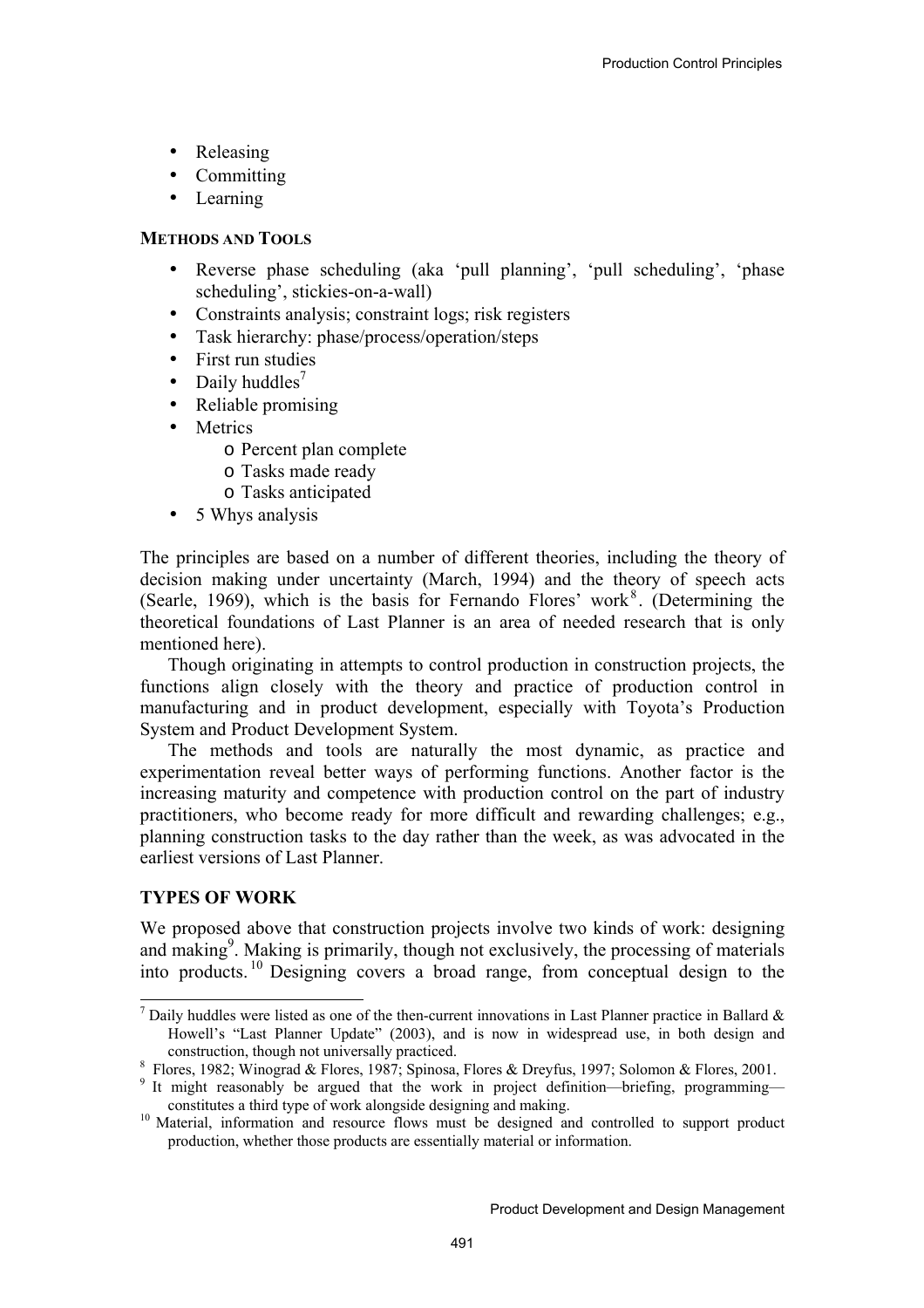production of documents. At the document production end of the range, information rather than materials are processed into products. In the experience of the authors', work flow control methods are applicable with little or no adaptation to both information and material processing. However, conceptual design work might better be understood in terms of generating, evaluating and choosing from alternative designs. Obviously, this involves information processing, but it is subordinate to what is really going on in the same way that alternately transmitting sound from ear to ear differs from having a conversation<sup>11</sup>. Consequently, efforts to develop design work flow control should concentrate on conceptual design, where the difference between designing and making is sharpest.

The nature of designing and its differences from making have been widely discussed. Lawson (1980) suggests that designers and science-based professionals approach problem solving in opposite ways; the latter working from problem definition to solution and the former focusing on possible solutions. His findings harmonize with the theory of wicked problems advanced by Rittel and Webber (1972). Reinertsen (1997) notes the different valence of variability, which is essential for designing but a waste in construction. Ballard (2000) advocates a conceptualization of designing as a dialectical process:

"Rather than conceiving the project process to consist of (deriving design criteria from client requirements), then applying those criteria in the production of the design, design should be conceived as a value generating process dedicated to the progressive determination of both ends and means." (Ch. 6, page 9).

## **WHAT DIFFERENCES MAKE A DIFFERENCE FOR CONTROL?**

What differences between types of work, especially between designing and making, make a difference for production control? Here are some possibilities:

- uncertainty of ends or means
- speed of execution

l

• complexity of the work

Uncertainty appears to be an inherent characteristic of conceptual design. Design options emerge from a rich stew of discussion and thought, and cannot be fully predicted beforehand. (If they could, then arguably we are not dealing with the work of designing.) This emergence obviously reduces the extent to which future task sequences can be determined. The rule to *plan in greater detail closer to the event* still applies, but the forecast period is shortened. Uncertainty of ends or means can also occur in making, with similar consequences; for example, when digging in the ground or opening up walls in an existing building.

Speed of execution affects production control by reducing the time available for preparing, for making ready. One example is the difference between a plant shutdown and a commercial building project. Because speed is of the essence in the former,

<sup>&</sup>lt;sup>11</sup> Specification of conceptual design tasks may best be expressed initially in terms of alternative generation, evaluation, and selection; then progressively more detailed and concrete, describing alternatives as they emerge and take shape.

Proceedings for the  $17<sup>th</sup>$  Annual Conference of the International Group for Lean Construction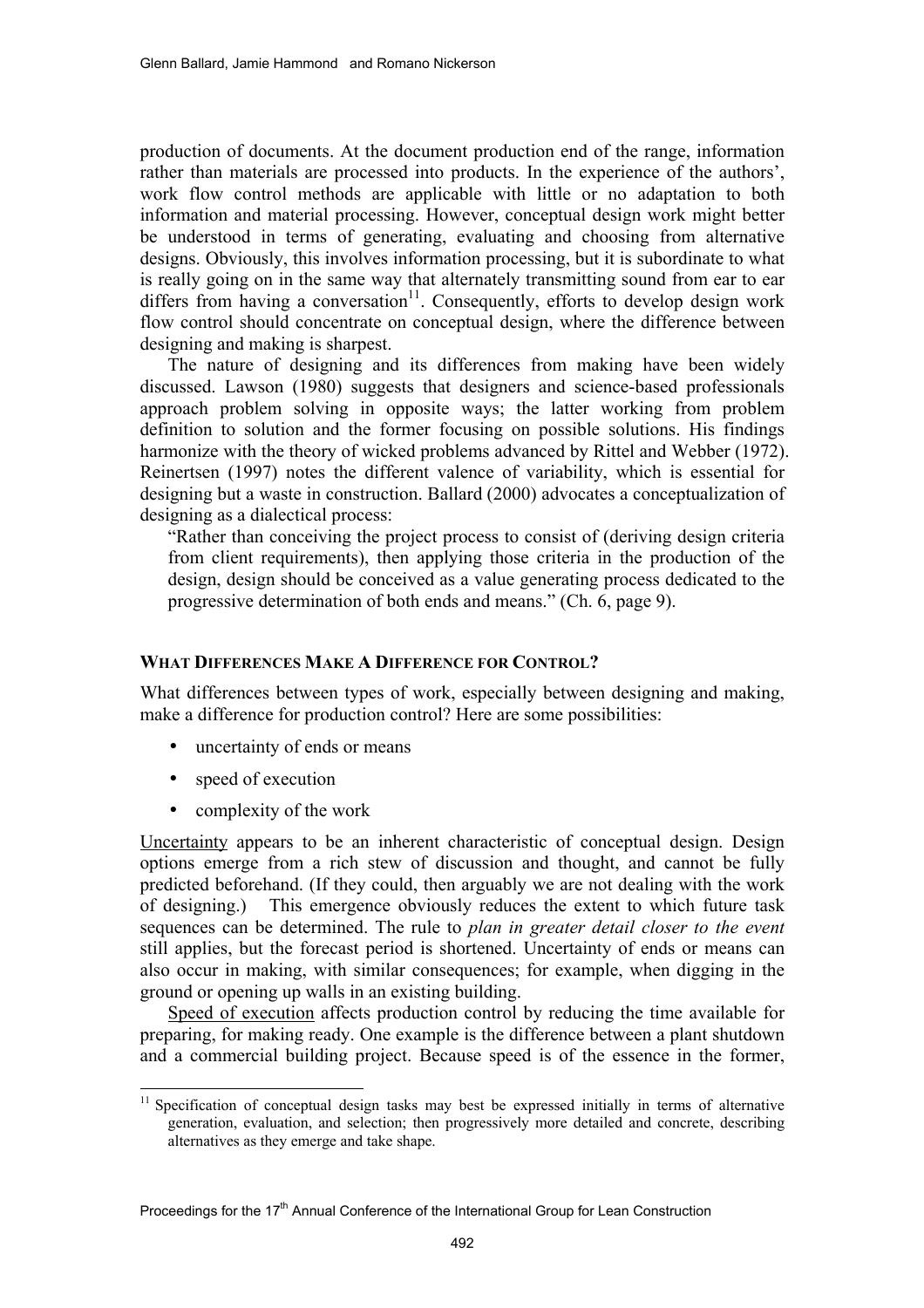great effort is made to prearrange materials and services, the need for which will be discovered shift-by-shift. The lack of time for preparation drives up 'just-in-case' inventories. This seems to apply to both designing and making. The greater the speed of design execution, the larger the buffers incorporated in the design to allow for loads and dimensions that could not be more precisely determined in the time available. Although Last Planner principles, functions and methods still apply, methods must be adapted in response to the time available for making ready.

Work complexity is a function of the number and type of dependencies between tasks. One relevant difference between designing and making is that design tasks can be reciprocally dependent, thus rendering them more complex and necessitating a different kind of planning (e.g., use of the design structure matrix), assignment (multidiscipline teams), and execution (iteration: reciprocal dependency drives iteration in conceptual design, as the conversation between interdependent specialists must go through an indeterminate number of cycles in order to achieve alignment).

#### **CASES**

Two cases are included in this paper as examples of successfully applying production control principles, functions and methods to design. Some previously published attempts have reported difficulties engaging design professionals in work planning and control. We do not pretend to have concluded the discussion of this issue, but rather to have initiated it in a way that we hope can be more fruitful.

The first case also illustrates adaptation of methods to the work of designing. The two cases reflect quite different circumstances. The first applies production control in a design office, and one in which multiple small projects are the rule. The second applies production control in a large project, where design professionals are more often assigned exclusively for longer periods of time.

#### **BOULDER ASSOCIATES**

## **Tracking Commitments**

Boulder Associates Architects worked for four years on Lean construction projects, before beginning an internal Lean transformation. A pilot team in the Sacramento office composed of one architect, three interns, and three interior designers began using Last Planner in March, 2008. The team met on Monday mornings to plan work for the coming week. Through the course of the week, the team leader conducted daily "huddles" at each team member's work station to monitor work and respond to questions and requests. The following Monday, the team reported their results in the team meeting, capturing planned percent complete (PPC) and variance of unfulfilled commitments. The team established a goal of 85% reliability in meeting commitments and used root-cause analysis on all instances of variance. Figure 1 demonstrates the scores of the individual team members during their first 13-week increment of Last Planner.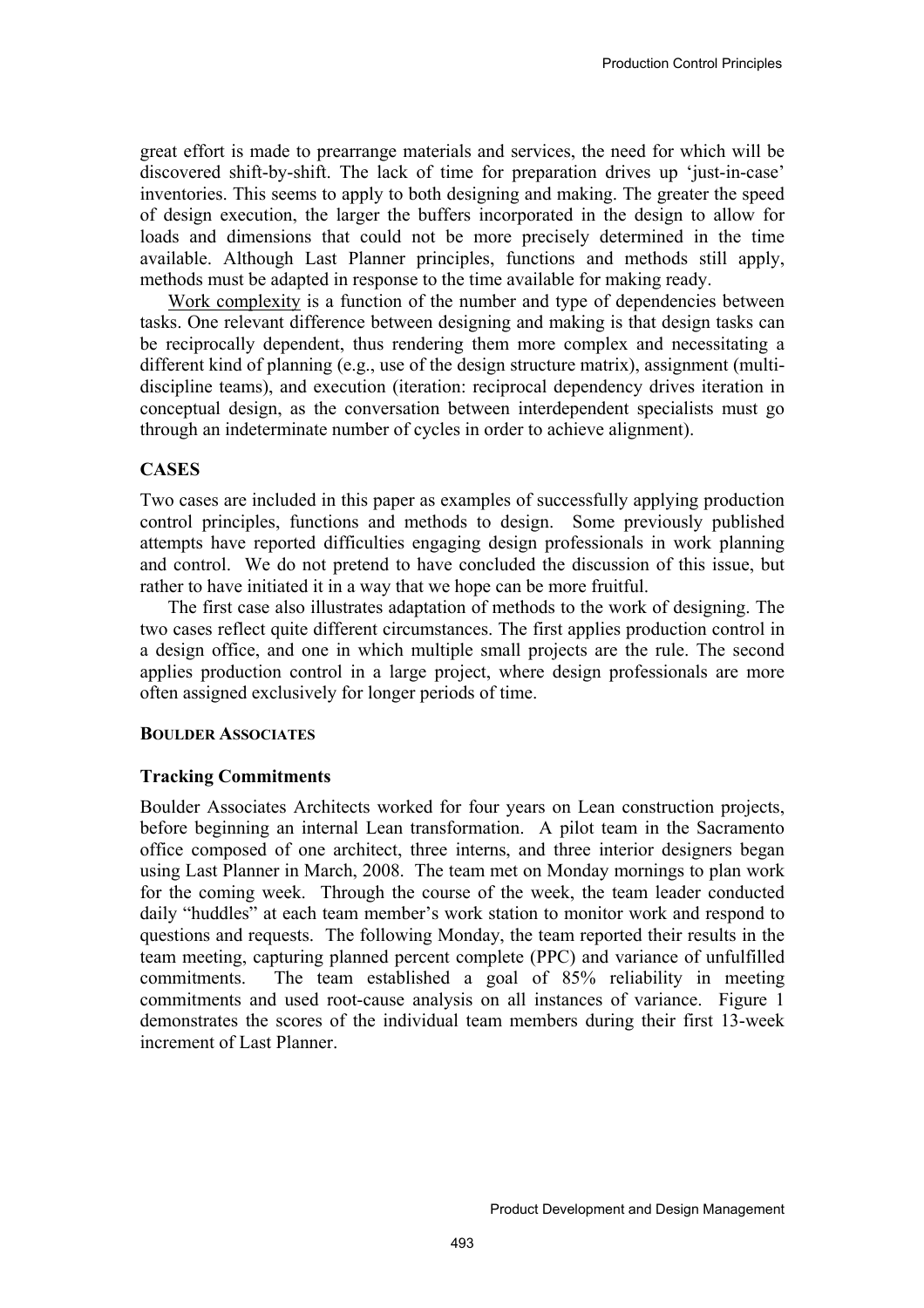

Figure 1: Scores of the Individual Team Members

The original Lean team practiced for six weeks before finding a rhythm using Last Planner. This pattern of learning repeated itself with subsequent Lean teams and may be a standard experience for new teams when first adopting Last Planner. After a few weeks of practicing, team members quickly adapt to Last Planner and normalize PPC scores. Figure 2 represents the second 13-week increment for the team and shows the leveling of PPC scores.



Figure 2: Increment for the Team

Boulder Associates performed an analysis of three ten-week periods in support of the Last Planner effort. Two occurred prior to the implementation of Last Planner with the third and final ten-week period coinciding with the first ten weeks of work planning. The analysis examined the total number of daily hours worked by Lean team members and revealed a dramatic reduction in overtime and off-hours work after the implementation of Last Planner. A day-to-day leveling of total hours worked by team members became apparent, despite a number of traditional overtime triggers, including city submittals and project deadlines. Last Planner helped the Lean team incorporate the work push required to meet the deadliness without adding hours. Team members also reported improvement in subjective measures including reduced stress level, an increase in perceived control over work assignments, and improved work planning ability.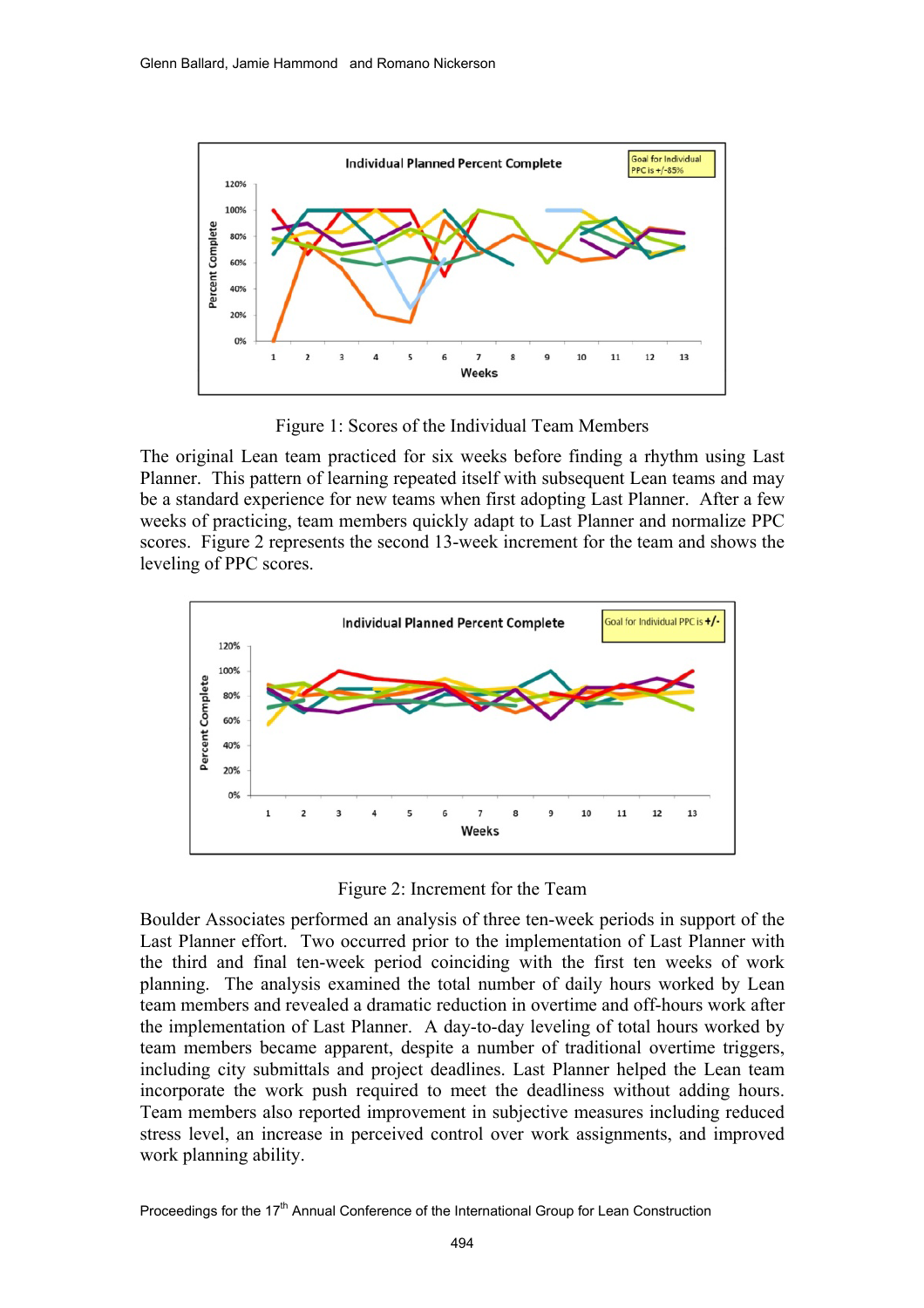## **Moving Beyond PPC**

After firmly establishing commitment tracking, Boulder Associates implemented sixweek look-ahead planning as originally described by Ballard and Howell. Lookahead planning worked well on large projects and added value for teams working on a single project. The firm also sought a means to apply the value of look-ahead planning to the teams working on smaller projects and to individual team members. Boulder Associates created a modified form of three-week look-ahead planning customized for individuals.

The preponderance of unplanned work within a design firm significantly impacts the amount of work that can be planned with as much as half of the work in a given week coming from outside requests from clients and external team members. This leads to a constant state of "fire fighting" that undermines planned activities. Boulder Associates uses a journaling activity to illustrate this condition to team members. The team leader uses the discussion of the journal as an opportunity for root-cause analysis to emphasize the need for compartmentalizing tasks and to show the benefit of beginning, working on, and completing tasks without interruption.

#### **NEW TOWN DEVELOPMENT – NORTH AMERICA**

This case study reports how the introduction of improved methods for defining and managing work improved the overall design delivery for a new town development in North America. The \$1B development comprised several major mixed-use buildings, surrounded by low density residential areas covering a total area of 500 acres.



The decision by the owner to apply the Analytical Design Planning Technique (ADePT) (Austin 1999) was based on trend data that showed that their existing methods of scheduling and managing the design process were proving ineffective. The bar chart shown in Figure 5 reports the actual completion to target date for the design of eight separate building projects in the new town, where 100 equals the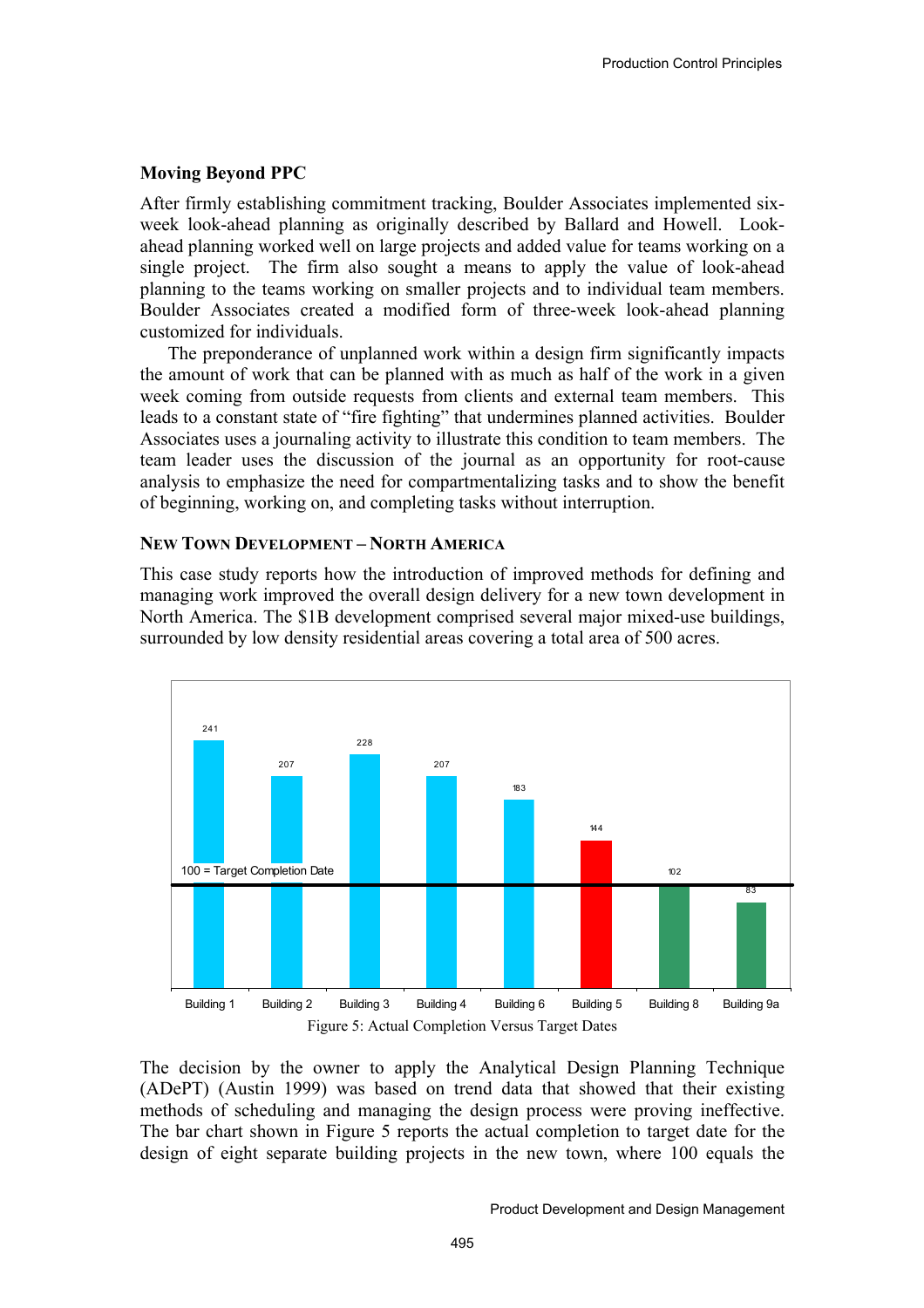target completion date as defined in the overall design schedule. Each of the eight buildings were unique by design, however, they all shared similar technical challenges, and were similar in terms of function, size and cost. Buildings 1, 2, 3, 4 and 6 were started sequentially and were completed later than scheduled. For example, the design of Building 1 was originally scheduled to take twelve months (from concept through to construction documents); however the actual duration taken was twenty-nine months.

The over-runs in design prompted the owner to reconsider the approach to scheduling and managing the design process for three further projects (Buildings 5, 8 and 9a), and the ADePT approach was used to assist the team to schedule design activity, and subsequently the Last Planner approach was implemented to support the management and control of the design process during delivery.

## **INTEGRATED DESIGN SCHEDULING WITHOUT LAST PLANNER**

The Building 5 project was the first application of the ADePT approach. The design team spent approximately 3 days per design discipline working collaboratively to define their design tasks, information requirements, and identifying their major risks. The results were then analyzed using a Dependency Structure Matrix (DSM) analysis tool, enabling them to see their complex, interdependent relationships. The results of the DSM workshops enabled the team to make critical co-ordination decisions and agree working assumptions. Design management strategies were also derived, whether graphically (through process mapping), or in words (design working method statements/philosophies). These strategies were crucial since they unraveled problems associated with iteration in design prior to technical delivery.

The agreed and optimized design process was then imported into a scheduling tool, which enabled the team to finalize and publish a timeline for the overall delivery of the design. This represented a single integrated set of commitments, and was regarded as their Master Schedule.

The most notable result of scheduling the design activities in this way was the dramatic reduction in overall duration. When compared to the previous projects, the team had committed to delivering the design in nine months (compared to sixteen months for Building 2, which was similar to Building 5). However, the design team then went on to manage the delivery of the design without using the Last Planner technique, instead relying on more traditional forms of internal management. The actual completion of the design of Building 5 was four months later than the original schedule of commitments suggested, and whilst this was an improvement on the previous five projects, the owner felt that further improvements could be gained through the adoption of an alternative production management method.

## **INTEGRATED DESIGN SCHEDULING WITH LAST PLANNER**

The design activity of Buildings 8 and 9a was scheduled using ADePT, in exactly the same way as Building 5. However, once the integrated design schedules (master schedules) were established, the Last Planner approach was employed to support the management of the design process during the delivery stages.

In order to accommodate the change in management methodology, the design management approach to Buildings 8 and 9a had to be reconfigured. Therefore, the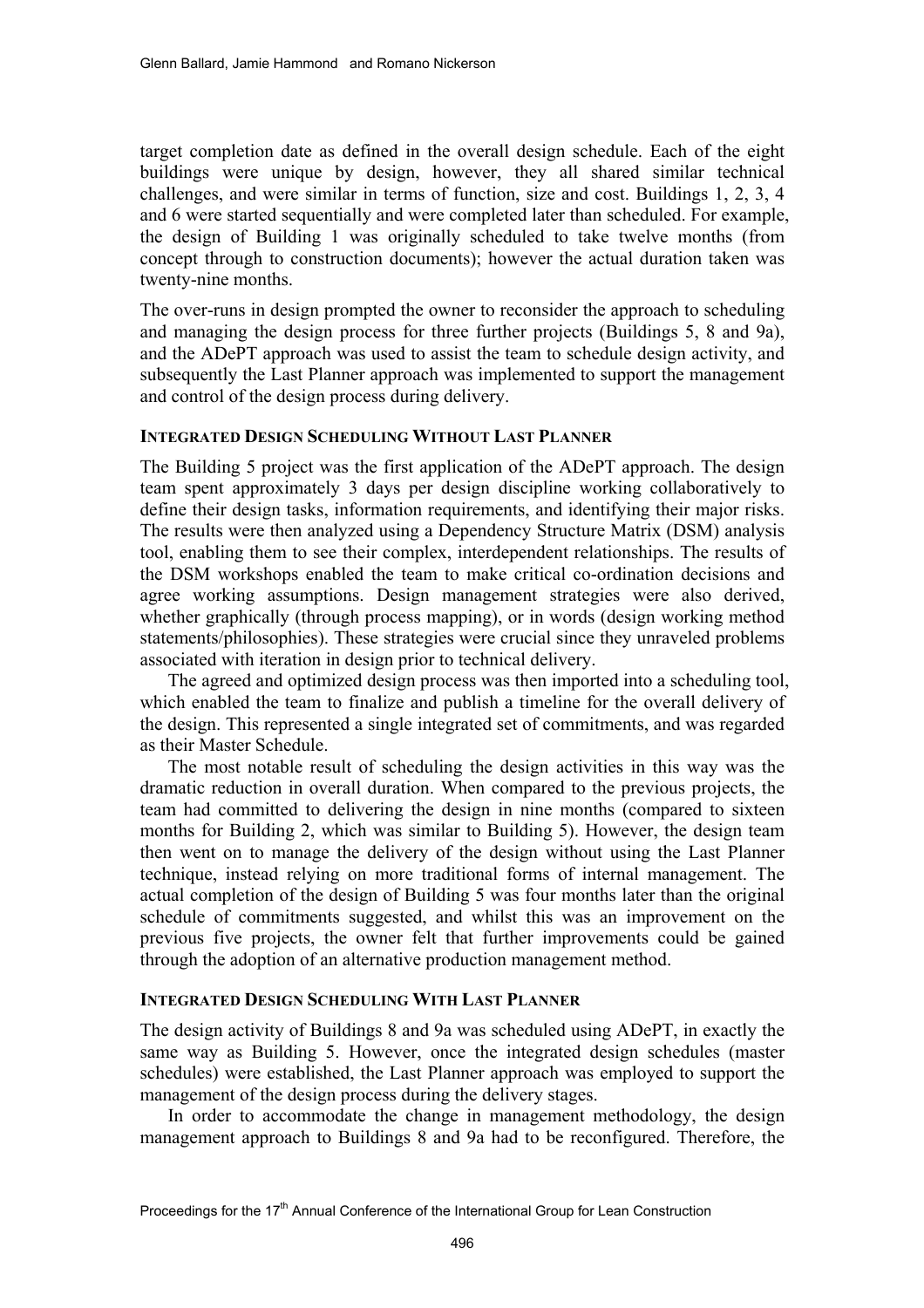team agreed a six week lookahead period and a two week focus period (which constituted the workplan) and *'design team progress meetings'* were carefully structured to facilitate the Last Planner process as follows:

- Report progress for the previous focus period
- Analysis of root cause for failure to meet commitments
- Report newly identified constraints for activities in the lookahead period;
- A review of existing commitments in the lookahead
- Impact analysis of change and rescheduling design activity (utilizing DSM);
- Action planning to resolve constraints for the next focus period;
- Confirmation of commitments for the next focus period and lookahead period.

As a result of applying ADePT and Last Planner, the delivery times for both projects improved significantly when measured against the previous projects (refer to Figure 5). In fact Building 8 was delivered on time, while Building 9a was delivered four weeks ahead of schedule.

•

# **CONCLUSIONS**

What can we conclude from our review of differences between designing and making and from the two case studies? The Last Planner principles, functions, and methods presented previously in this paper appear to apply to the work of designing. Adaptation of methods is required to adjust to the level of uncertainty, speed, and complexity of work, whether it be designing or making. Methods such as the design structure matrix are peculiar to conceptual design because those tasks can be reciprocally dependent, and making tasks cannot.

## **SUGGESTIONS FOR FUTURE RESEARCH**

Future research is needed on a number of issues and questions, including those just listed:

- 1. Have all the relevant differences between types of work been identified?
- 2. Are these differences between types of work adequately understood? What are the implications of differences in uncertainty, speed and complexity?
- 3. Are the principles and functions presented in this paper complete and adequate for production control of both designing and making? Is it appropriate at this stage in our learning to focus research on refinement and invention of methods?
- 4. What are the best methods for production control…
	- a. when uncertainty reduces forecast periods?
	- b. when speed reduces the lead time available for making ready?
	- c. when tasks are reciprocally dependent?
	- d. when merge bias reduces the probability of on-time starts?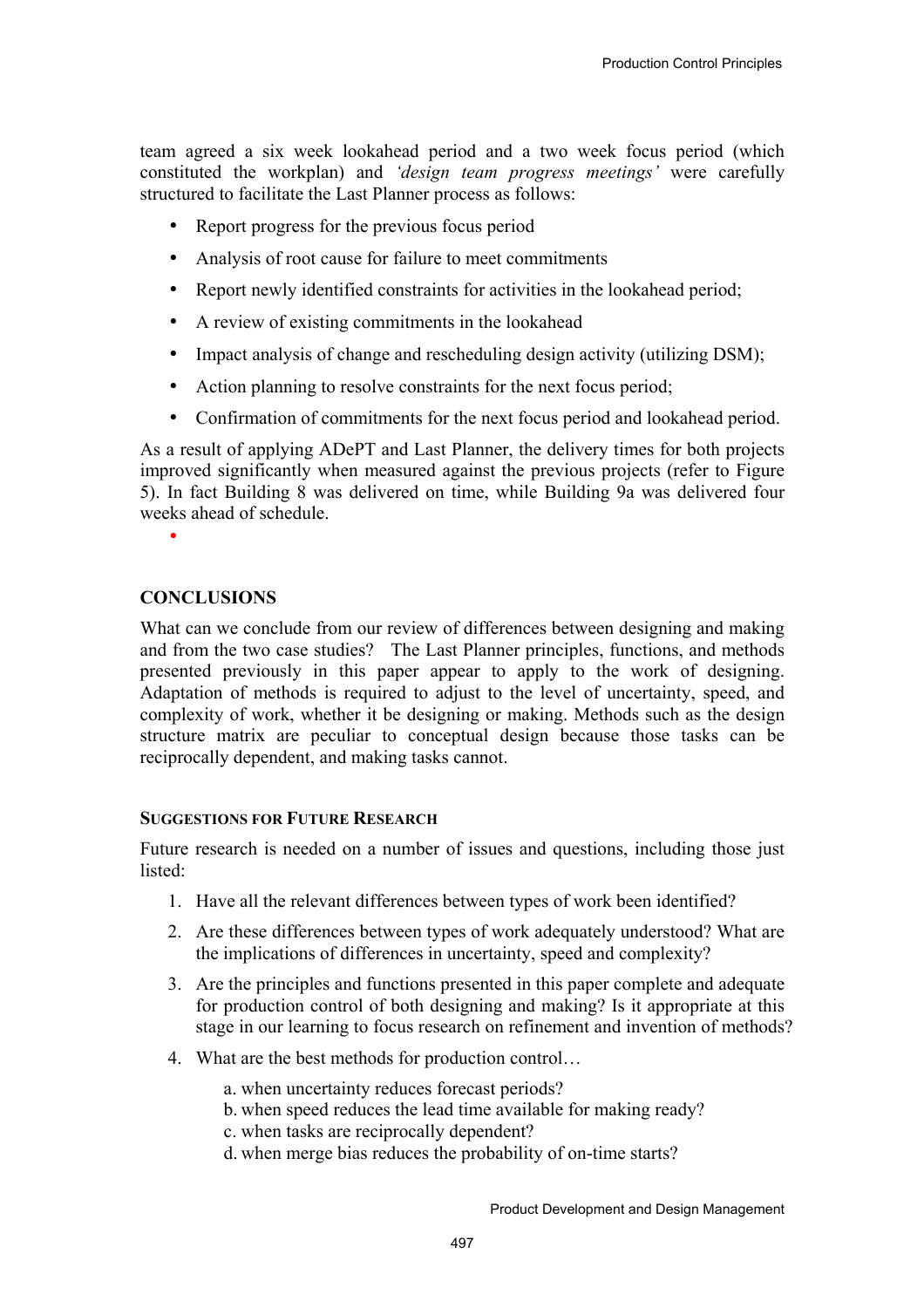5. How to explain instances of failed implementation reported in the literature?

# **REFERENCES**

- Ballard, Glenn (1997). "Lookahead Planning." *5th Annual Conference of the International Group for Lean Construction,* Griffith University, Gold Coast, Australia. July, 1997.
- Austin S A, Baldwin A N, Li B and Waskett P R (1999) 'Analytical Design Planning Technique (ADePT): programming the building design process', *Procs of Institution of Civil Engineers; Structures and Buildings,* Vol. 134, May, pp 111- 118.
- Ballard, Glenn (1999). "Can Pull Techniques Be Used in Design Management?" *Proceedings of the Conference on Concurrent Engineering in Construction*, Helsinki, Finland, August 25-27, 1999
- Ballard, Glenn (2000a). "The Last Planner System of Production Control". PhD thesis, *University of Birmingham*, U.K., July, 2000.
- Ballard, Glenn (2000b). "Positive vs Negative Iteration in Design." *Proceedings of the 8th Annual Conference of the International Group for Lean Construction*, Brighton, United Kingdom, July 17-19, 2000. 11 pp.
- Ballard, Glenn (2002). "Managing work flow on design projects: a case study." *Engineering, Construction and Architectural Management,* 9/3, June 2002, pp 284-291.
- Ballard, Glenn and Gregory Howell (1998). "Shielding Production: Essential Step in Production Control." *Journal of Construction Management & Engineering,*  ASCE, New York, NY, 124 (1) 11-17.
- Ballard, Glenn and Gregory A. Howell (2003). "An Update on Last Planner". *Proceedings of the 11<sup>th</sup> annual conference of the International Group for Lean Construction,* Blacksburg, Virginia, August, 2003.
- Ballard, Glenn and Lauri Koskela (1998). "On the Agenda of Design Management Research". *Proceedings of the 6<sup>th</sup> annual conference of the International Group for Lean Construction,* Guaruja, Brazil, July 1998. 12 p.
- Ballard, Glenn and Todd Zabelle (2000b). "Lean Design: Process, Tools, and Techniques". *White Paper #10*, October 20, 2000. 15 pp.
- Choo, Hyun Jeong, Jamie Hammond, Iris D. Tommelein, Simon A. Austin and Glenn Ballard (2004). "Deplan: A tool for integrated design management". *Automation in Construction,* Vol 13/3 pp 313-326.
- Flores, F., (1982). *Management and Communication in the Office of the Future*, PhD Dissertation, University of California at Berkeley, p.42.
- Hammond, Jamie (2007). "Design Management". *Design Forum #6,* Lean Construction Institute/Project Production Systems Laboratory, Chicago, June 12- 13, 2007.
- Koskela, Lauri, Glenn Ballard, and Veli-Pekka Tanhuanpää (1997). "Towards Lean Design Management". *Proceedings of the* 5<sup>th</sup> annual conference of the *International Group for Lean Construction,* Griffith University, Gold Coast, Australia, July 1997. 12 p.
- Lawson, Bryan (1980). *How Designers Think.* The Architectural Press Ltd, London, U.K.March, James A. (1994). *A Primer on Decision Making.* The Free Press, NY, NY. 289 p.

Proceedings for the 17<sup>th</sup> Annual Conference of the International Group for Lean Construction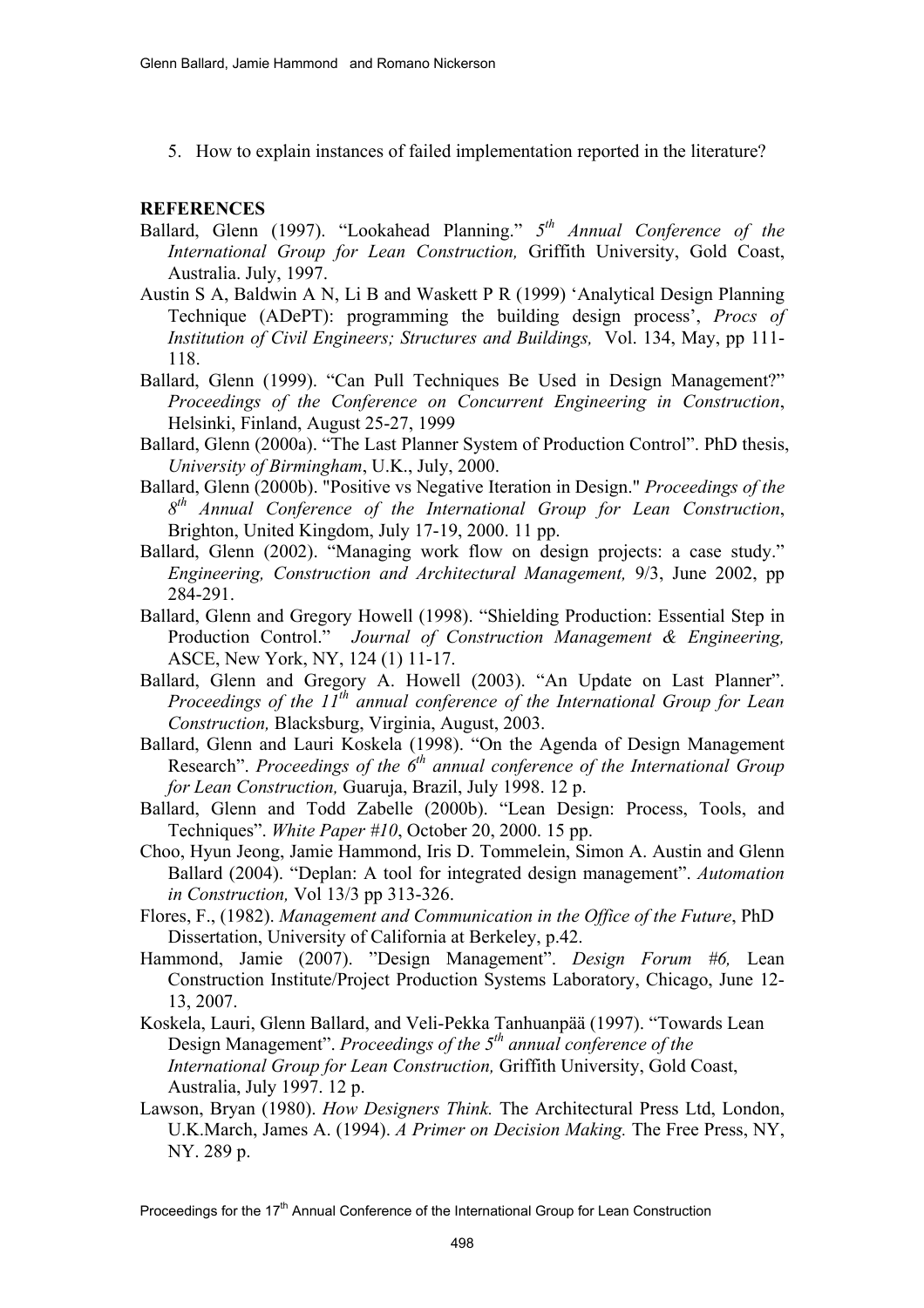Nickerson, Romano (2008). "Lean, Leaner, Leanest". *Lean Construction Institute Annual Congress,* Boulder, CO, Oct. 30-Nov 4, 2008.

Reinertsen, Donald G. (1997). *Managing the Design Factory.* The Free Press, New York. 269 pp.

- Rittel H., W., J. & Webber, M., M. (1972) Dilemmas in a General Theory of Planning, Working Paper No. 194, 1972, University of California, Berkeley.
- Searle, John (1969). *Speech Acts. An essay in the Philosophy of Language.*  Cambridge University Press, London. 203 p.
- Solomon, R., Flores, F., (2001). *Building Trust in Business, Politics, Relationships, and Life*. Oxford University Press, p. 14.
- Spinosa, C., Flores, F., Dreyfus, H., (1997) *Disclosing New Worlds:Entrepreneurship, Democratic Action, and the Cultivation of Solidarity*. MIT Press.
- Winograd, T., Flores, F., (1987). *Understanding Computers and Cognition,* Addison Wesley, p. 76.